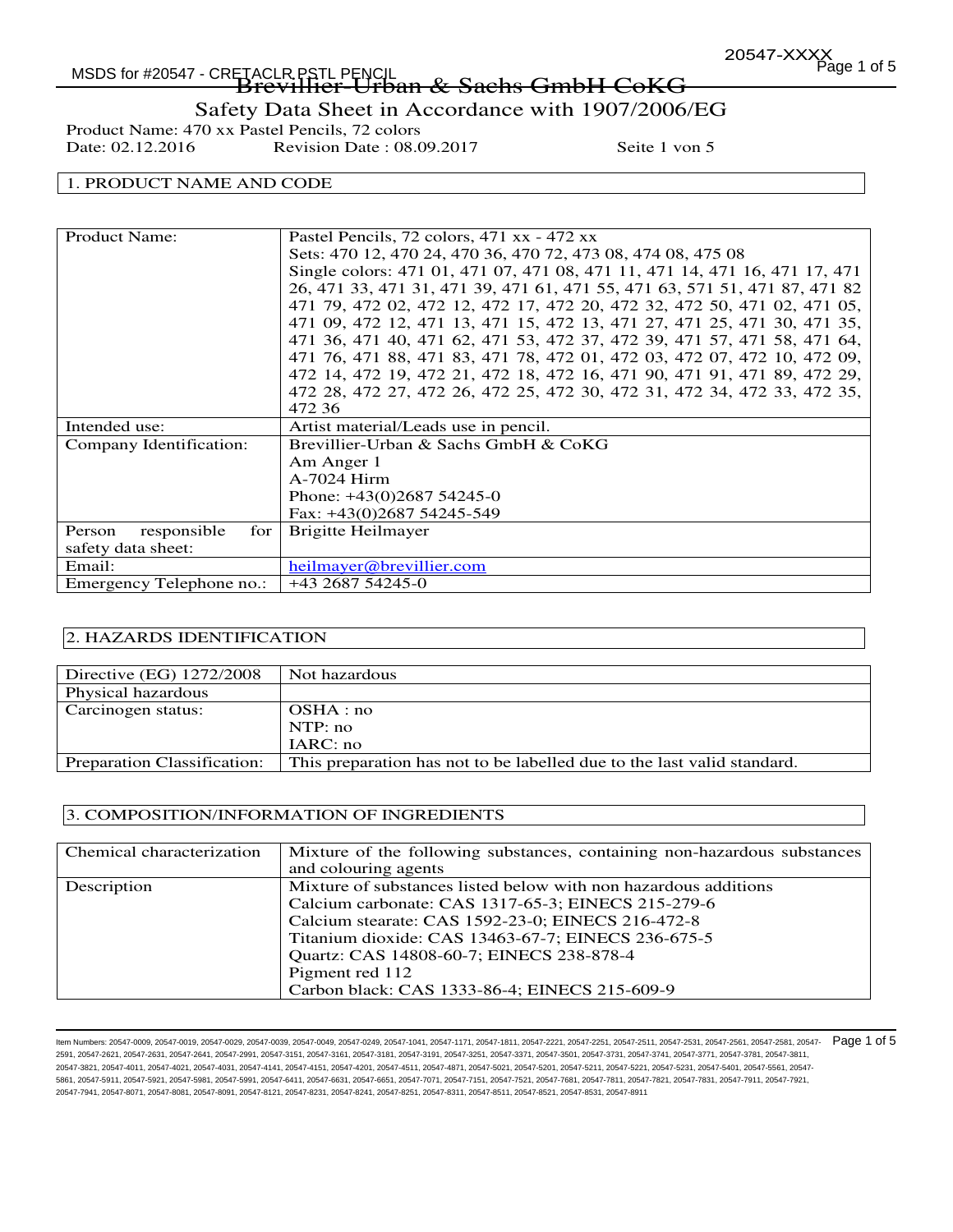|                      | Pigment yellow 3: CAS 6486-23-3; EINECS 229-355-1    |
|----------------------|------------------------------------------------------|
|                      | Pigment red 122: CAS 980-26-7; EINECS 213-561-3      |
|                      | Clay: EINECS 310-127-6                               |
|                      | Pigment red 101: CAS 1309-37-1; EINECS 215-168-2     |
|                      | Pigment yellow 42: CAS 20344-49-4; EINECS 243-746-4  |
|                      | Pigment black 11: 1317-61-9                          |
|                      | Pigment blue 1                                       |
|                      | Pigment violet 3                                     |
|                      | Pigment green 7: CAS 1328-53-6; EINECS 215-524-7     |
|                      | Pigment blue 15:6                                    |
|                      | Pigment green 36                                     |
|                      | Pigment yellow 83                                    |
|                      | Pigment red 146                                      |
|                      | Pigment blue 15: CAS 147-14-8; EINECS 205-685-1      |
|                      | Pigment yellow 154: CAS 68134-22-5; EINECS 268-734-6 |
|                      | Pigment red 179                                      |
|                      | Pigment rot violet 19                                |
|                      | Pigment red                                          |
|                      | Pigment violet 19                                    |
|                      | Pigment blue 29: CAS 101357-30-6; EINECS 309-928-3   |
|                      | Pigment red 254: CAS 84632-65-5                      |
|                      | Pigment orange 43                                    |
|                      | Pigment violet 15: CAS 12769-96-9; EINECS 235-811-0  |
|                      | Pigment rot 170                                      |
|                      | Sodium carboxymethylcellulose                        |
| Dangerous components | None                                                 |
|                      |                                                      |

#### 4. FIRST AID MEASURES

| First Aid           |                                                                  |
|---------------------|------------------------------------------------------------------|
| <b>Skin Contact</b> | Remove any contaminated clothing. Wash with soap & flowing       |
|                     | water for 15 minutes. If irritation occurs consult a physician.  |
| Eye Contact         | Irrigate with a suitable eye solution or water for ten minutes – |
|                     | obtain medical attention.                                        |
| Inhalation          |                                                                  |
| Ingestion           | Give plenty to drink if ingestion is suspected. DO NOT induce    |
|                     | vomiting and consult a physician.                                |

#### 5. FIRE-FIGHTING MEASURES

| Hazard              | Explosive Limits: none                                                   |
|---------------------|--------------------------------------------------------------------------|
| Extinguishing Media | Alcohol resistance foam, water spray or fog. Dry chemical powder, carbon |
|                     | dioxide, sand or earth may be used for small fires only.                 |
| Media to avoid      |                                                                          |

ltem Numbers: 20547-0009, 20547-0019, 20547-0029, 20547-0039, 20547-0049, 20547-0249, 20547-1041, 20547-1171, 20547-2251, 20547-2251, 20547-251, 20547-2531, 20547-2531, 20547-2581, 20547-2581, 20547-2581, 20547-2581, 20547 2591, 20547-2621, 20547-2631, 20547-2641, 20547-2991, 20547-3151, 20547-3161, 20547-3181, 20547-3191, 20547-3251, 20547-3371, 20547-3501, 20547-3731, 20547-3741, 20547-3771, 20547-3781, 20547-3811, 20547-3821, 20547-4011, 20547-4021, 20547-4031, 20547-4141, 20547-4151, 20547-4201, 20547-4511, 20547-4871, 20547-5021, 20547-5201, 20547-5211, 20547-5221, 20547-5231, 20547-5401, 20547-5561, 20547- 5861, 20547-5911, 20547-5921, 20547-5981, 20547-5991, 20547-6411, 20547-6631, 20547-6651, 20547-7071, 20547-7511, 20547-7681, 20547-7681, 20547-781, 20547-7821, 20547-7831, 20547-7831, 20547-7831, 20547-7831, 20547-7911, 20 20547-7941, 20547-8071, 20547-8081, 20547-8091, 20547-8121, 20547-8231, 20547-8241, 20547-8251, 20547-8311, 20547-8511, 20547-8521, 20547-8531, 20547-8911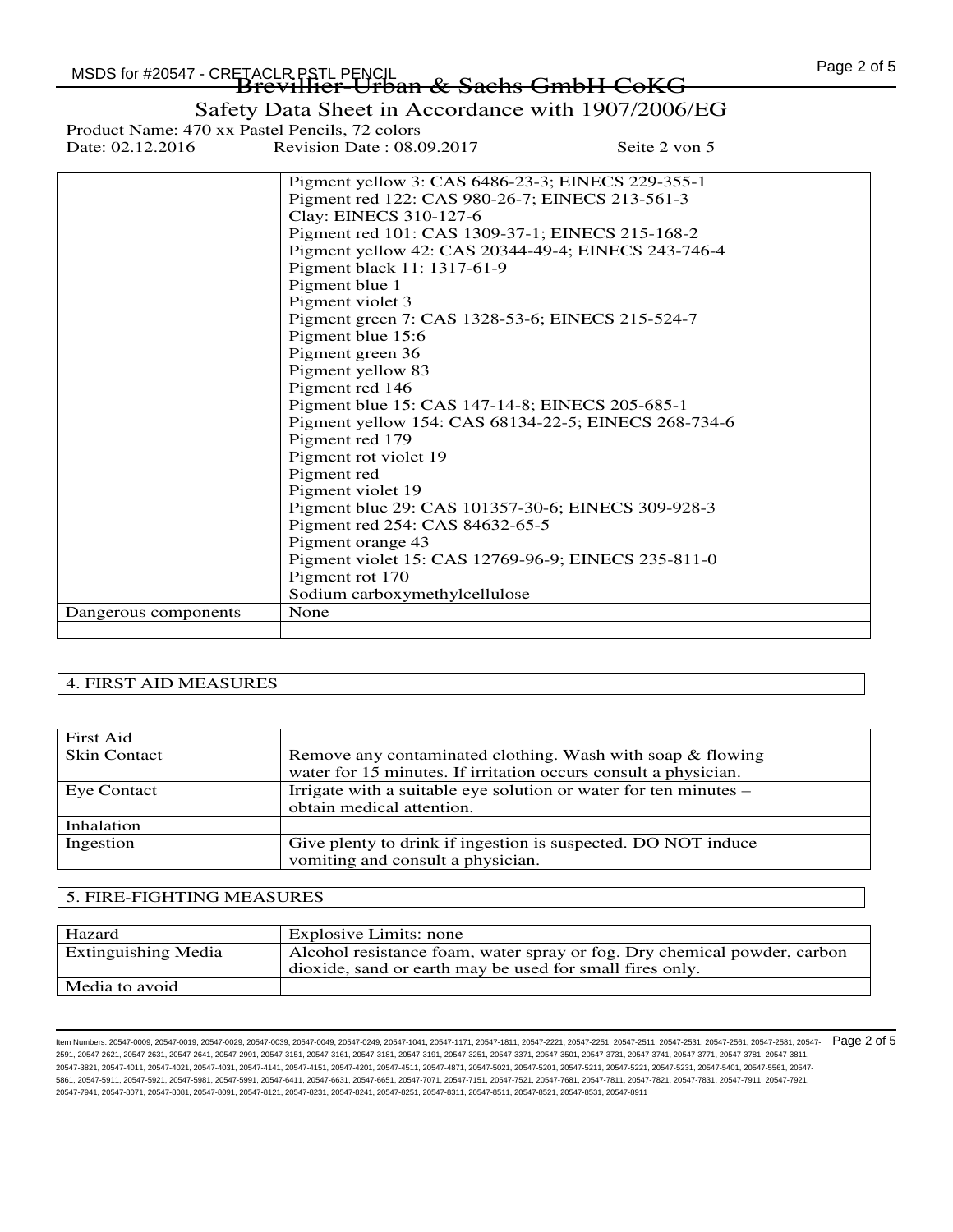Product Name: 470 xx Pastel Pencils, 72 colors<br>Date: 02.12.2016 Revision Date: 08.0 Revision Date : 08.09.2017 Seite 3 von 5

| Hazardous       | Carbon Monoxide (co) can from with incomplete combustion.               |
|-----------------|-------------------------------------------------------------------------|
| Combustion      | Some Oxides of Nitrogen (NOx) and Sulphur (SOx) could be formed.        |
| <b>Products</b> | Complete combustion will yield primarily Carbon Dioxide (CO2) and       |
|                 | Water.                                                                  |
| Protective      | Fire fighters should wear proper protective equipment and selfcontained |
| Equipment       | breathing apparatus with full face-piece                                |
| Additional      | Move exposed containers from fire area if it can be done without risk.  |
| Information     | Use water to keep fire-exposed containers cool.                         |

### 6. ACCIDENTAL RELEASE MEASURES

| Personal      | Avoid contact with skin and eyes.                                         |
|---------------|---------------------------------------------------------------------------|
| Precautions   |                                                                           |
| Environmental | Prevent contamination of soil and water.                                  |
| Precautions   | Refer to Sections 8.0 and 13.0 for additional information on Exposure and |
|               | Disposal.                                                                 |

### 7. HANDLING AND STORAGE

| Handling | Avoid contact with eyes, skin and clothing, avoid ingestion and inhalation. |
|----------|-----------------------------------------------------------------------------|
| Storage  | Keep away from direct sunlight and other sources of heat. Keep away         |
|          | from oxidizing agents. Do not smoke in storage areas.                       |
|          |                                                                             |
| Product  | Do not empty into drains.                                                   |
|          | Store at $25^{\circ}$ C under dry conditions.                               |

### 8. EXPOSURE CONTROLS/PERSONAL PROTECTION

| <b>Exposure Limit Values</b>  | Not available                                 |
|-------------------------------|-----------------------------------------------|
| Exposure control              | Not available                                 |
| Personal Protection           |                                               |
| <b>Hand Protection</b>        |                                               |
| Eye Protection                |                                               |
| <b>Skin Protection</b>        |                                               |
| Additional                    | Do not permit smoking whilst product is used. |
| <b>Environmental Exposure</b> | See Section 12 for detailed information       |

### 9. PHYSIKAL AND CHEMICAL PROPERTIES

| <b>Odour Ethereal Appearance</b> | Colored solid  |
|----------------------------------|----------------|
| Colour                           | As per color   |
| Ph Value                         | Not applicable |
| Boiling Point / Range            | Not applicable |
| <b>Flash Point</b>               | Not applicable |

ltem Numbers: 20547-0009, 20547-0019, 20547-0029, 20547-0039, 20547-0049, 20547-0249, 20547-1041, 20547-1171, 20547-2251, 20547-2251, 20547-251, 20547-2531, 20547-2531, 20547-2581, 20547-2581, 20547-2581, 20547-2581, 20547 2591, 20547-2621, 20547-2631, 20547-2641, 20547-2991, 20547-3151, 20547-3161, 20547-3181, 20547-3191, 20547-3251, 20547-3371, 20547-3501, 20547-3731, 20547-3741, 20547-3771, 20547-3781, 20547-3811, 20547-3821, 20547-4011, 20547-4021, 20547-4031, 20547-4141, 20547-4151, 20547-4201, 20547-4511, 20547-4871, 20547-5021, 20547-5201, 20547-5211, 20547-5221, 20547-5231, 20547-5401, 20547-5561, 20547- 5861, 20547-5911, 20547-5921, 20547-5981, 20547-5991, 20547-6411, 20547-6631, 20547-6651, 20547-7071, 20547-7511, 20547-7681, 20547-7681, 20547-781, 20547-7821, 20547-7831, 20547-7831, 20547-7831, 20547-7831, 20547-7911, 20 20547-7941, 20547-8071, 20547-8081, 20547-8091, 20547-8121, 20547-8231, 20547-8241, 20547-8251, 20547-8311, 20547-8511, 20547-8521, 20547-8531, 20547-8911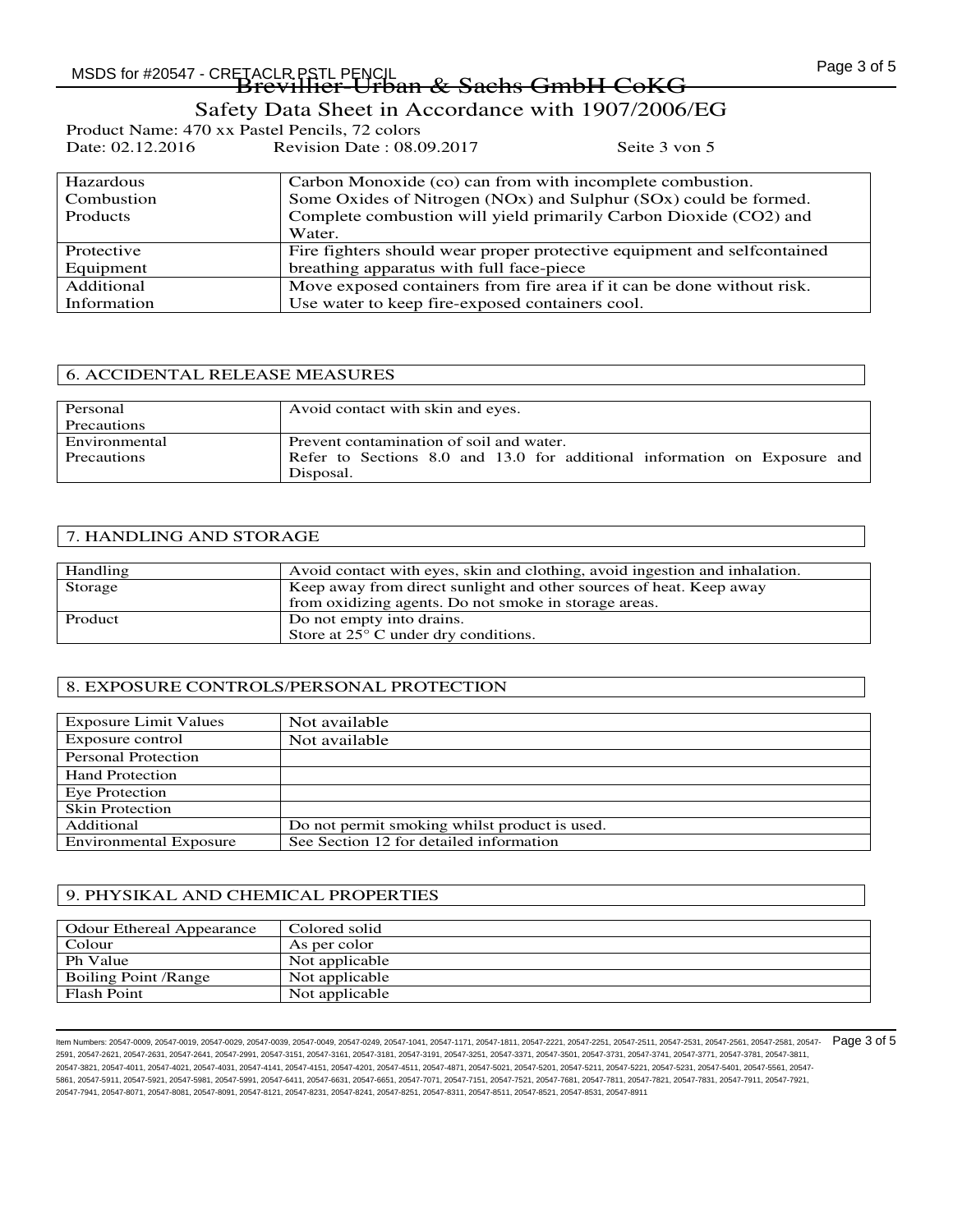Product Name: 470 xx Pastel Pencils, 72 colors<br>Date: 02.12.2016 Revision Date : 08.0 Revision Date : 08.09.2017 Seite 4 von 5

| Auto-ignition               |                                               |
|-----------------------------|-----------------------------------------------|
| <b>Explosive Properties</b> | This preparation is not considered explosive. |
| Explosive Limits :          | Not applicable                                |
| Vapour Pressure             | None                                          |
| <b>Relative Density</b>     | -                                             |
| Solubility                  | Dispersible                                   |
| Viscosity                   | Not applicable                                |
| Water Solubility            | Dispersible                                   |

#### 10. STABILITY AND REACTIVITY

| Conditions to Avoid     | Considered a Stable Product.                                                                                     |
|-------------------------|------------------------------------------------------------------------------------------------------------------|
| Materials to Avoid      | Can also react with acid chlorides, acid anhydrides.                                                             |
| Hazardous Decomposition | May give of irritant / toxic fumes if involved in a fire. Primarily forms oxides of<br>carbon during combustion. |

#### 11. TOXIOLOGICAL INFORMATION

| <b>Acute Effects</b> | Eyes may cause Lacrimation, Redness, Pain, Blurred Vision                                         |
|----------------------|---------------------------------------------------------------------------------------------------|
|                      | Ingestion may cause abdominal Pain, Sore Throat, Drowsiness, Headache                             |
| Target Organ Effects | Sensitisation Allergic skin reaction / dermatitis could occur with misuse of this<br>preparation. |

### 12. ECOLOGICAL INFORMATION

| Ecotoxicity                   | Not applicable |
|-------------------------------|----------------|
| Mobility                      | Not applicable |
| Persistence and Degradability | Biodegradable  |
| Bio accumulative potential    | Not applicable |
| Other Adverse effects         | Not applicable |

### 13. DISPOSAL CONSIDERATIONS

Dispose of spilled material and containers in accordance with State and Local regulations for waste. State or Local regulations are complex and subject to change so should be consulted by the owner of the waste prior to disposal.

#### 14. TRANSPORT INFORMATION

| UN No:                       |                                                         |
|------------------------------|---------------------------------------------------------|
| <b>Proper Shipping Name:</b> |                                                         |
| ADR, IATA, IMDG              | Not classified as dangerous in the meaning of transport |

#### 15. REGULATORY INFORMATION

ltem Numbers: 20547-0009, 20547-0019, 20547-0029, 20547-0039, 20547-0049, 20547-0249, 20547-1041, 20547-1171, 20547-2251, 20547-2251, 20547-251, 20547-2531, 20547-2531, 20547-2581, 20547-2581, 20547-2581, 20547-2581, 20547 2591, 20547-2621, 20547-2631, 20547-2641, 20547-2991, 20547-3151, 20547-3161, 20547-3181, 20547-3191, 20547-3251, 20547-3371, 20547-3501, 20547-3731, 20547-3741, 20547-3771, 20547-3781, 20547-3811, 20547-3821, 20547-4011, 20547-4021, 20547-4031, 20547-4141, 20547-4151, 20547-4201, 20547-4511, 20547-4871, 20547-5021, 20547-5201, 20547-5211, 20547-5221, 20547-5231, 20547-5401, 20547-5561, 20547- 5861, 20547-5911, 20547-5921, 20547-5981, 20547-5991, 20547-6411, 20547-6631, 20547-6651, 20547-7071, 20547-7511, 20547-7681, 20547-7681, 20547-781, 20547-7821, 20547-7831, 20547-7831, 20547-7831, 20547-7831, 20547-7911, 20 20547-7941, 20547-8071, 20547-8081, 20547-8091, 20547-8121, 20547-8231, 20547-8241, 20547-8251, 20547-8311, 20547-8511, 20547-8521, 20547-8531, 20547-8911